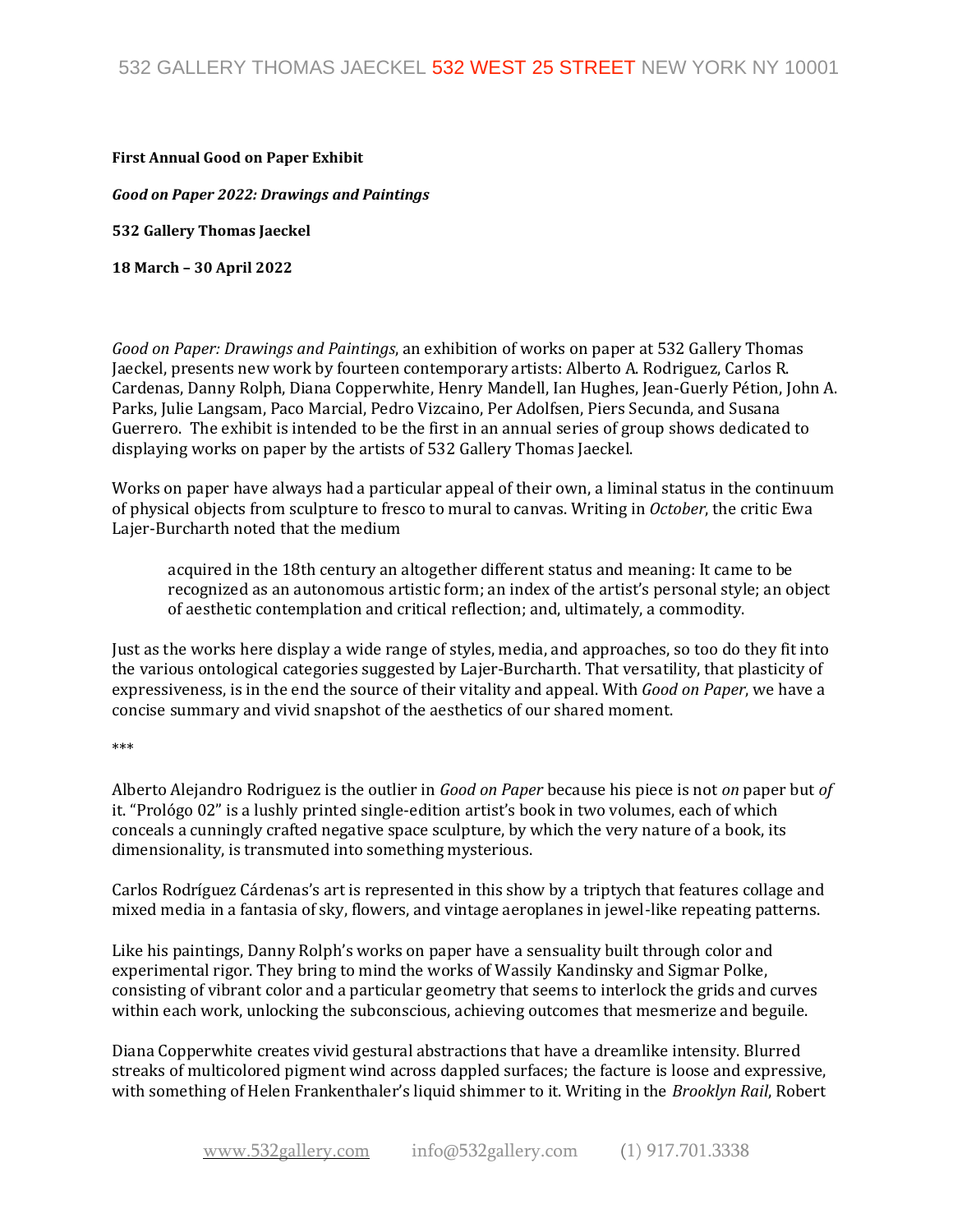R. Shane noted that Copperwhite's "process and form evoke both a sense of excavation … her fluid bands of colored light slicing across weathered surfaces viscerally affect the viewer, reminding us that memory is not just an artifact of the past, but an animated phenomenon intensely felt in the present."

Henry Mandell's inverted triangles, part of a series titled "Theory of Mind", are striking for the density of their line and for their layered, heavily textured surfaces. The pieces suggest as per their title, a profound inner meditation on the very nature of perception and particularly how we learn to perceive other people with mysterious psychological discontents.

Ian Hughes's works here are from a recent series called "Annuli, Waves, and Other Repetitions"—an apt title. Executed free hand, these serene works combine geometric regularity with a graceful facture, creating rippling patterns of hypnotic beauty. Hughes's drawings here participate in the practice of formal repetition of line and shape in the service of the enigmatic allure of pure patternmaking.

Jean-Guerly Pétion follows up his potent show *Americana Dreaming* with more mysterious and erotically charged images of Black women. In "Quick Reclining Gesture," a dark-skinned woman strikes an odalisque pose over a hothouse background of yellow and red; "Champ Bleu Etrusque" features two figures locked in an enigmatic embrace highlighted against an intense ground of pastel blue. The drawings convey Pétion's directness of gaze and unabashed intensity with élan.

John A. Parks creates delicate sepia-toned drawings in gouache and ink of stunning detail and panoramic scope. A depiction of the New York Stock Exchange as a crazed brawl calls to mind earlier painters of New York, like John Sloan and Reginald Marsh. Other drawings of English gardens project an atmosphere of both elegy and romance.

Julie Langsam creates photo drawings featuring brilliant vistas of wide-open spaces overlaid with a single sharply defined, computer-generated shape in a bright, non-organic color. The result is somehow both jarring and witty, with a bristling visual energy; their subject, in the words of the artist, is "intervention/interference."

Paco Marcial's drawings take off from an indeterminate point somewhere between surrealism and art brut. The dominant image in this series is a floating shape of erratic morphology and dimensionality that hovers over such quotidian tableaux as a wall or a desk; in several the blob-like form is suspended above a plinth with a chair, with Guston-esque objects — bottles, tires — in the foreground. The effect is simultaneously playful and sinister, and highly distinctive.

Pedro Vizcaíno creates drawings that explode off the plane in a kinetic whirlwind of color and line. Combining swooping gestural slashes with rough depictions of machines and light bulbs, they have an accelerating velocity and pungent wit that marks them as highly contemporary.

Per Adolfsen's works on paper are beautiful, expansive landscapes drawn in colored pencil and chalk, with the surety of line and color lending an almost hallucinatory vividness to the vistas pictured. Adolfsen describes his process thus: "Very simple: a man, a pencil and a piece of paper. I go out into my environment every day. I study it and I draw what I see. The sky, the trees, the sea." The results display the artist's abiding interest in keeping his artistic practice grounded in the fundamental relationship of eye, mind, and hand.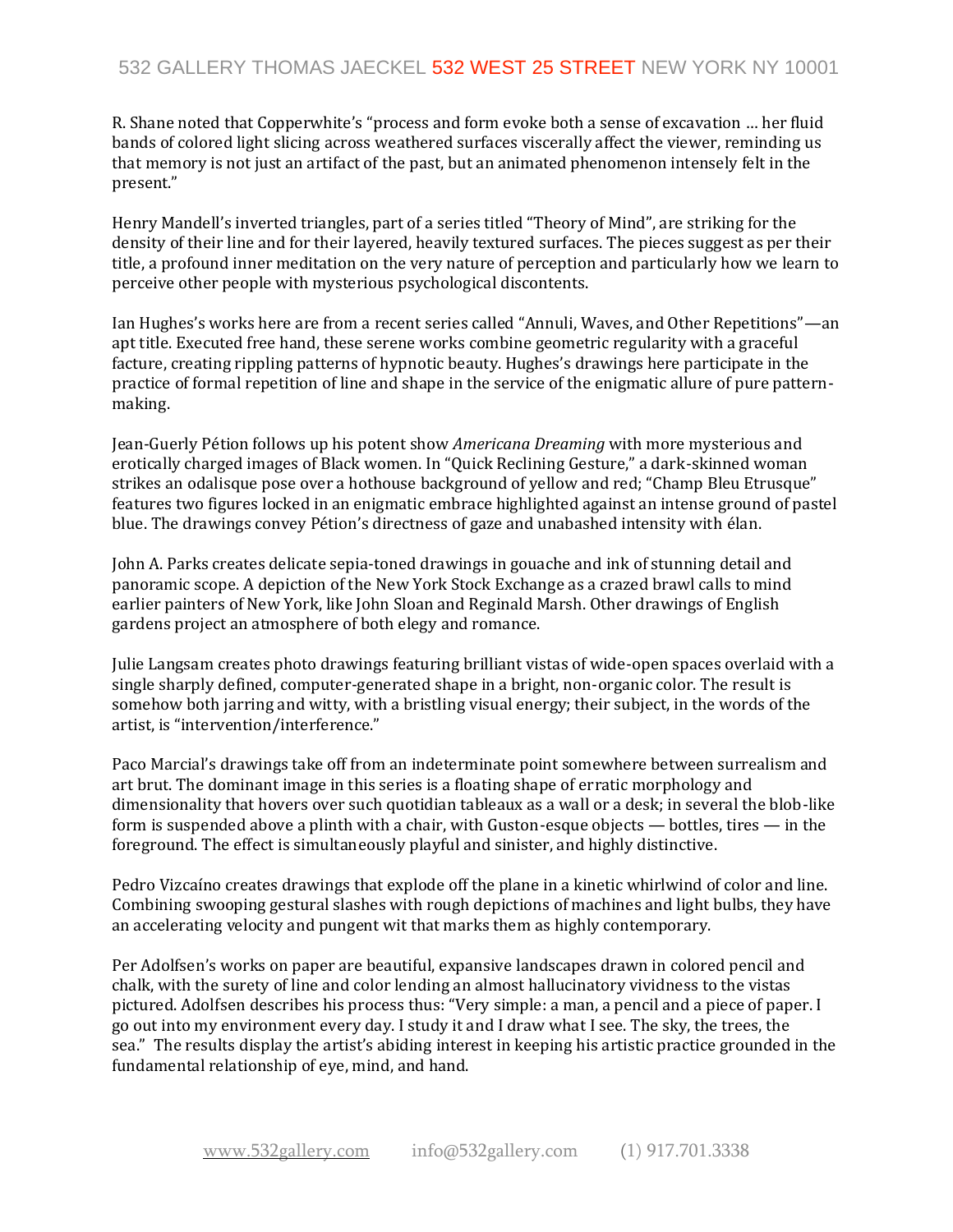## 532 GALLERY THOMAS JAECKEL 532 WEST 25 STREET NEW YORK NY 10001

Piers Secunda's work takes as its starting point the destruction that accompanies industrialism and imperialism. His works, which are often executed in unconventional materials such as rust and crude oil, are a bitter and poignant commentary on the fate of culture in a violent and fractured world.

Susana Guerrero in this show creates texts using the ghostly practice of automatic writing — a form of generative occult spiritualism with a rich counter-history in the narratives of North America. "The evil in me" is a Twombly-like palimpsest of extraordinary subtlety and beauty.

\*\*\*

Alberto Alejandro Rodriguez is a Cuban-born (1995) and -educated artist whose works, in the words of the *Brooklyn Rail*, "is invested in the imagination of ruin, exploring how images of destruction are constructed."

Carlos Rodríguez Cárdenas is the former winner of the Collective Prize Cuban Painting, awarded to participate at the First Biennial Jaume Guasch, Barcelona, Spain. Cárdenas studied at Havana's Instituto Superior de Arte. His work is in important institutional collections internationally, the Whitney Museum of American Art, New York, Peter Ludwig Museum, Cologne, Ludwig Forum for International Art, Aachen, National Museum of Fine Arts Havana, as well as prominent private collections.

Danny Rolph was born in London and is a professor in Fine Art with an MA in Painting from the Royal College of Art. He was awarded the Rome Scholarship and is the current recipient of the Mark Rothko Residency Award. Danny Rolph has exhibited with 532 Gallery since 2015. His work is in many important private and public collections internationally including the Metropolitan Museum of Art, New York.

Diana Copperwhite was born in Limerick, Ireland and studied at the Irish National College of Art and Design and at the Winchester School of Art and Design in Barcelona Spain. She lives in Dublin. Her work is in many private and public collections including the National Gallery of Ireland. Diana has exhibited with 532 Gallery since 2013.

Henry Mandell has studied at the School of Visual Arts and the Parsons School of Design, both in New York City. He currently lives and works in Tacoma, Washington. His work is held in museum collections, Museum of Fine Arts Boston, The Columbia Museum of Art, The RISD Museum, as well as prominent private and corporate collections.

Ian Hughes earned degrees from Yale and Columbia and currently teaches at the Parsons School of Design. The recipient of a New York Foundation for the Arts fellowship for painting, he lives and works in New York City. Ian Hughes has shown at 532 Gallery since 2010.

Jean-Guerly Pétion was born in Haiti and graduated from the Kansas City Art Institute and CalArts. His art has been featured in the California African American Museum and the 18th Street Art Center. He currently lives in Los Angeles.

John A. Parks worked in New York since the late seventies exhibiting for many years with the Allan Stone Gallery and since 2013 with 532 Gallery. He has been the recipient of both a National Endowment for the Arts Grant and a Fulbright Institute travel grant. His work is represented in the collections of the Victoria and Albert Museum in London and the Museum of the Rhode Island